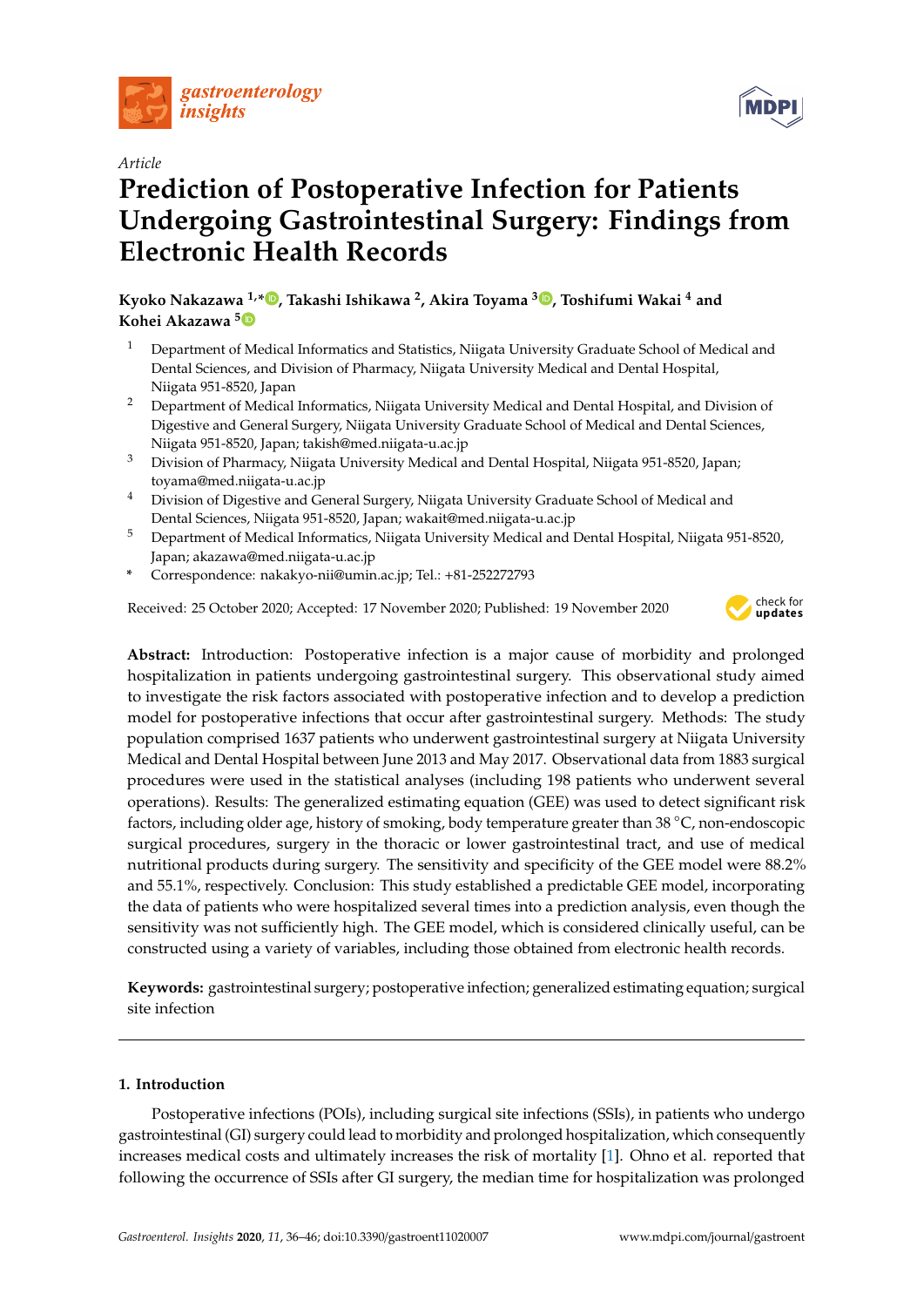to 9 days, and the median medical cost increased to 576,000 Japanese Yen [\[2\]](#page-8-1). POIs comprise SSIs and remote infections. After surgery, remote infections can be observed at various sites, such as the respiratory and urinary tracts; drainage infection, antibiotic-associated diarrhea, and catheter-related bloodstream infections are also observed.

An observational study in Japan reported a POI incidence of 10.7% in 6582 patients who underwent GI surgery (6.8% for endoscopic surgery and 18.7% for open surgery) in 2015. In addition, the incidence rates of SSI in the biliary tract, pancreas, and esophagus were approximately 32.4%, 31.2%, and 20.1%, respectively, which were remarkably higher than those in other surgical sites [\[1\]](#page-8-0).

Antibiotics have been widely administered during the perioperative period for the prevention of POIs induced by GI surgery. For example, the guidelines for the prevention of surgical infection recommend that cefazolin sodium should be administered every 3 h during esophageal cancer resection surgery [\[3\]](#page-9-0). Moreover, for patients undergoing biliary and pancreatic surgery, cefmetazole sodium should be administered every 3 h during surgery [\[4\]](#page-9-1).

Other studies have identified some risk factors for POIs, including diabetes, obesity, older age, emergency operations, evident contamination (with debris, pus, stool, or other substances) of the injury or the surgical area, open surgery, lower GI ostomy surgery, and lower GI resection surgery [\[5,](#page-9-2)[6\]](#page-9-3).

In addition to SSIs, there are other infection routes, such as the respiratory and urinary tracts; catheter-related bloodstream infections and other bloodstream infections are major causes of severe sepsis and septic shock. Severe sepsis and septic shock have mortality rates of approximately 50%. Severe sepsis and septic shock are as common and lethal as other acute life-threatening conditions that emergency physicians routinely encounter, such as acute myocardial infarction, stroke, and trauma [\[1](#page-8-0)[,7,](#page-9-4)[8\]](#page-9-5).

This study aimed to determine the significant factors affecting the incidence of POIs in patients undergoing GI surgery using the generalized estimating equation (GEE) analysis, which includes the clinical data of patients admitted to the hospital that were obtained from the electronic health records. The accuracy of the constructed GEE model was evaluated by cross-validation using internal data and predictive values using external data.

### **2. Materials and Methods**

#### *2.1. Patients*

In this retrospective study, we enrolled 1789 adult patients who underwent GI surgery between June 2013 and May 2017 within the Division of Digestive and General Surgery, Niigata University Medical and Dental Hospital, Japan. In all patients, a total of 2194 operations were performed, which indicated that some patients were hospitalized and underwent GI surgery more than once. This study included only those patients who underwent a single operation during hospitalization. Hence, it excluded 91 patients who underwent several operations during initial hospitalization and 70 surgical procedures performed in patients who tested positive for infections in any bacterial culture tests conducted before the operation. As a result, 1637 patients who underwent a total of 1883 surgical procedures were included in this study. Among these patients, 198 underwent two surgical procedures, 37 underwent three surgical procedures, and 11 underwent more than three surgical procedures (Figure [1\)](#page-2-0).

An individual was considered positive for POIs when incisional infections, SSIs, and remote infections, including respiratory tract, urinary tract, and catheter-related bloodstream infections, were observed. Bacterial infection was confirmed by bacterial isolation. Bacterial colonization was defined as the presence of low-volume bacteria [\[1\]](#page-8-0). Data were collected to determine the infection and colonization status of the following antimicrobial-resistant bacteria: *Clostridioides di*ffi*cile*, methicillin-resistant *Staphylococcus aureus*, and extended-spectrum beta-lactamase-producing Enterobacteriaceae [\[9–](#page-9-6)[11\]](#page-9-7). The observational period lasted until 5 days after surgery.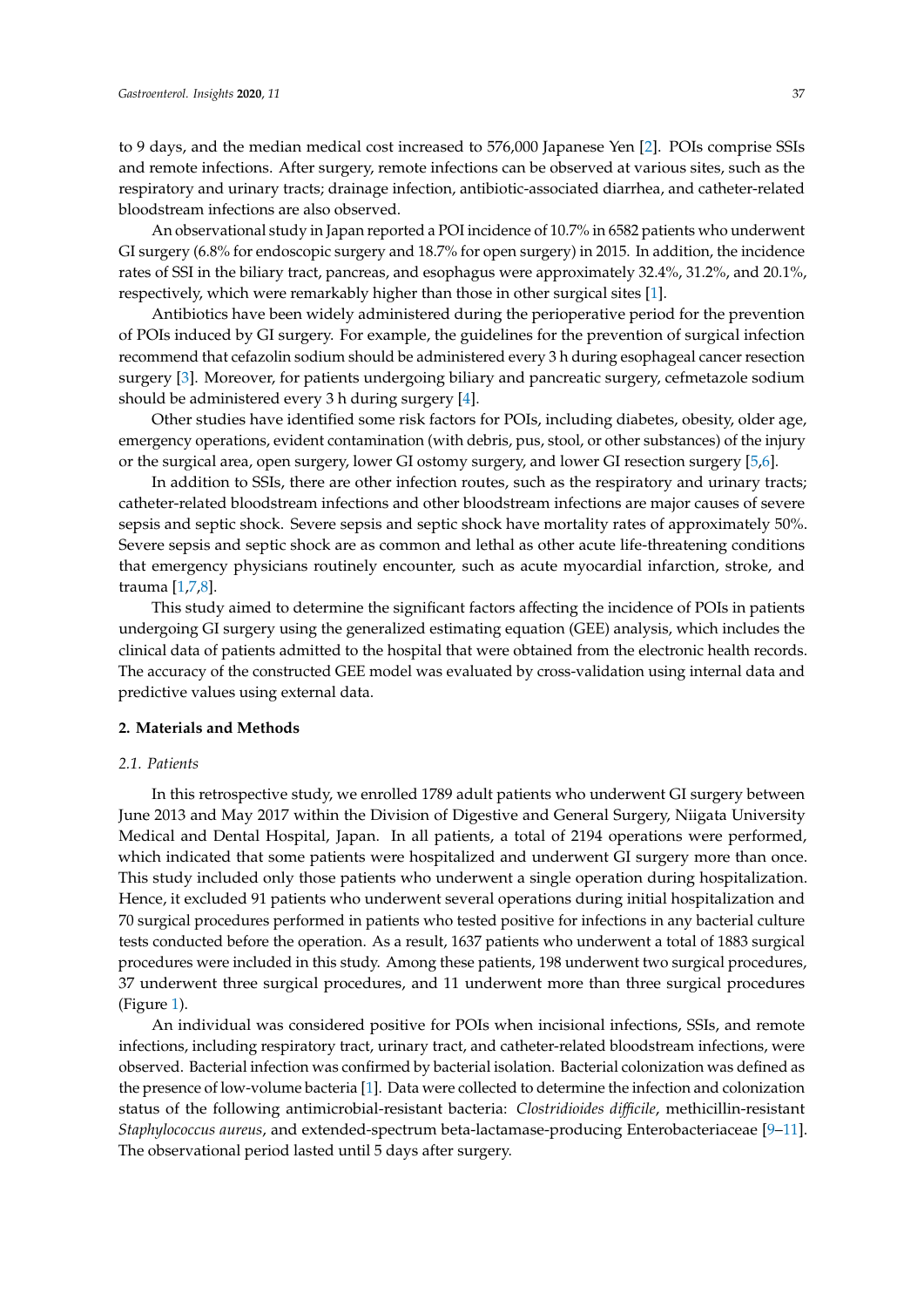This study protocol was approved by the Institutional Ethics Committee of Niigata University Medical and Dental Hospital (2017-0070).

<span id="page-2-0"></span>

**Figure 1.** Consort diagram.

# *2.2. Variables*

Data on patient characteristics, clinical examinations, surgical procedures, and medications used in the statistical analysis were extracted from the electronic health records of Niigata University Medical and Dental Hospital. All variables and categories are shown in the left column of Tables [1–](#page-2-1)[4.](#page-4-0)

|                             |              |                      | Postoperative Infection | Chi-Square Test |
|-----------------------------|--------------|----------------------|-------------------------|-----------------|
| <b>Variables</b>            | Total $(\%)$ | Positive $(n = 135)$ | Negative ( $n = 1502$ ) | $p$ -Value      |
| <b>Sex</b>                  |              |                      |                         | 0.014           |
| Female                      | 673(41.1)    | 42(6.2)              | 631 (93.8)              |                 |
| Male                        | 964 (58.9)   | 93 (9.6)             | 871 (90.4)              |                 |
| Age at                      |              |                      |                         | 0.002           |
| hospitalization             |              |                      |                         |                 |
| 60 years                    | 476 (29.0)   | 23(4.8)              | 453 (95.2)              |                 |
| $61-70$ years               | 518 (31.6)   | 40 (7.7)             | 478 (92.3)              |                 |
| 71-80 years                 | 467 (28.5)   | 50(10.7)             | 417 (89.3)              |                 |
| $\geq 81$ years             | 176 (10.8)   | 22(12.5)             | 154 (87.5)              |                 |
| History of smoking          |              |                      |                         | 0.003           |
| No                          | 776 (48.1)   | 46(5.9)              | 730 (94.1)              |                 |
| Yes                         | 836 (51.9)   | 83 (9.9)             | 753 (90.1)              |                 |
| Missing                     | 26           | 5(24.0)              | 21(76.0)                |                 |
| Alcohol habit               |              |                      |                         | 0.924           |
| Absence                     | 1050 (65.2)  | 84 (8.0)             | 966 (92.0)              |                 |
| Presence                    | 561 (34.8)   | 46(8.2)              | 515 (91.8)              |                 |
| Missing                     | 26           | 6(24.0)              | 19(76.0)                |                 |
| Body mass index at          |              |                      |                         | 0.671           |
| hospitalization             |              |                      |                         |                 |
| $<$ 18.5 kg/m <sup>2</sup>  | 202 (12.3)   | 19(9.4)              | 183 (90.6)              |                 |
| 18.5-24.9 kg/m <sup>2</sup> | 1089 (66.5)  | 91 (8.4)             | 998 (91.6)              |                 |
| $\geq$ 25 kg/m <sup>2</sup> | 346 (21.1)   | 25(7.2)              | 321 (92.8)              |                 |
| Drainage                    |              |                      |                         | < 0.001         |
| Absence                     | 439 (26.8)   | 16(3.6)              | 423 (96.4)              |                 |
| Presence                    | 1198 (73.2)  | 119 (9.9)            | 1079 (90.1)             |                 |

<span id="page-2-1"></span>and Dental Hospital. All variables and categories are shown in the left column of Tables 1–4. **Table 1.** Demographic and patient characteristics.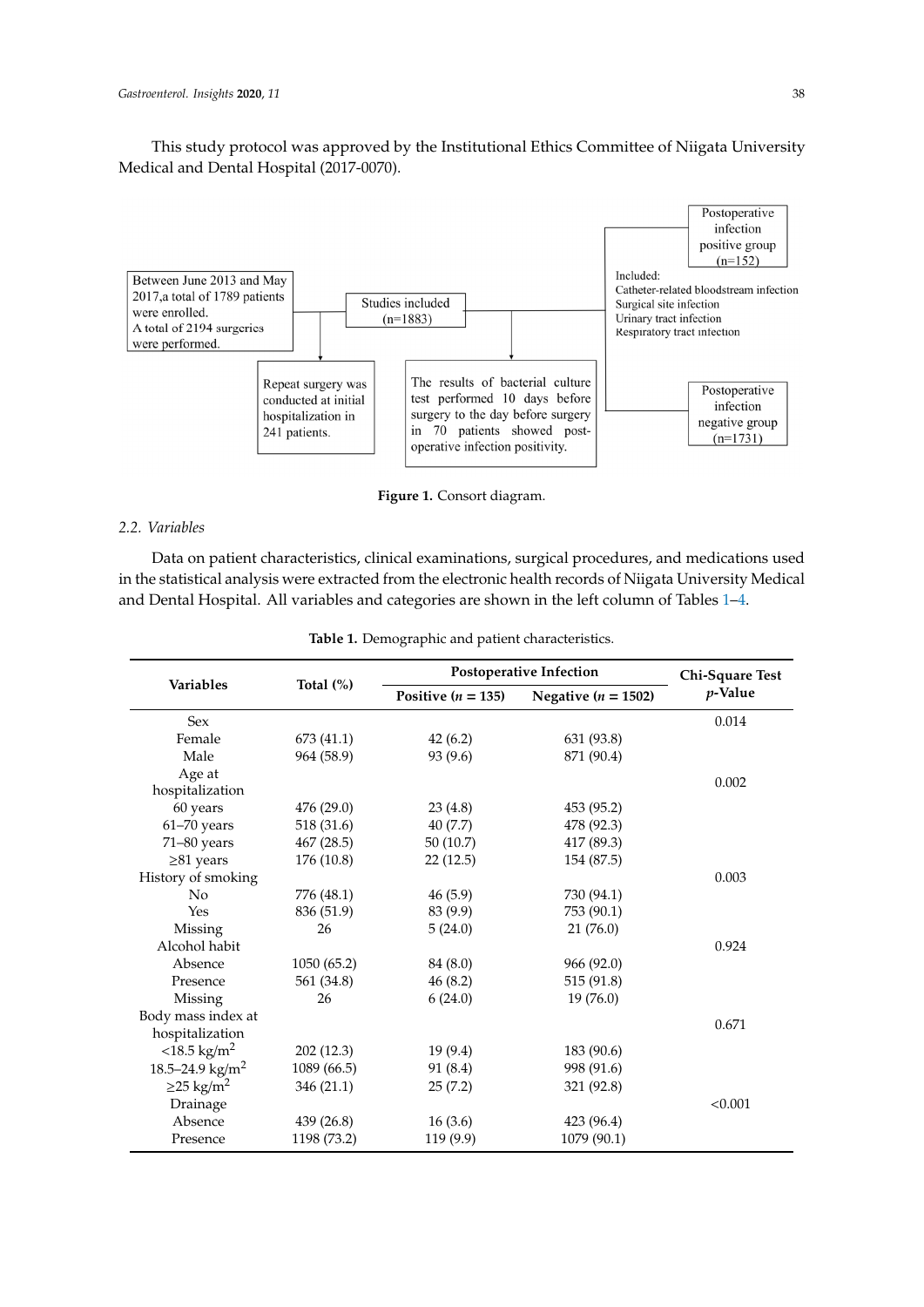<span id="page-3-0"></span>

|                                                   |              |                        | <b>Postoperative Infection</b> | Chi-Square   |
|---------------------------------------------------|--------------|------------------------|--------------------------------|--------------|
| <b>Variables</b>                                  | Total $(\%)$ | Positive ( $n = 135$ ) | Negative ( $n = 1502$ )        | Test p-Value |
| Temperature                                       |              |                        |                                | 0.001        |
| Normal (<38.0 $^{\circ}$ C)                       | 1598 (97.6)  | 125(7.8)               | 1473 (92.2)                    |              |
| Abnormal ( $\geq$ 38.0 °C)                        | 39(2.4)      | 10(25.6)               | 29 (74.4)                      |              |
| White blood cell                                  |              |                        |                                | 0.019        |
| Normal (<10,000/per µL)                           | 1440 (88.0)  | 110(7.6)               | 1330 (92.4)                    |              |
| Abnormal ( $\geq$ 10,000 per $\mu$ L)             | 197(12.0)    | 25(12.7)               | 172 (87.3)                     |              |
| Albumin                                           |              |                        |                                | 0.005        |
| Normal $(\geq 3.0 \text{ g/dL})$                  | 1521 (92.9)  | 117(7.7)               | 1404 (92.3)                    |              |
| Abnormal (<3.0 g/dL)                              | 116(7.1)     | 18(15.5)1              | 98 (84.5)                      |              |
| Hemoglobin                                        |              |                        |                                | 0.100        |
| Normal $(\geq 10.0 \text{ g/dL})$                 | 972 (59.4)   | 71(7.3)                | 901 (92.7)                     |              |
| Abnormal $(\langle 10.0 \text{ g/dL} \rangle)$    | 665 (40.6)   | 64 (9.6)               | 601 (90.4)                     |              |
| Red blood cell                                    |              |                        |                                | 0.061        |
| Normal $(\geq 10.0 \times 10^4/\mu L)$            | 1048 (64.0)  | 76(7.3)                | 972 (92.7)                     |              |
| Abnormal $(<10.0 104/\mu L)$                      | 589 (36.0)   | 59(10.0)               | 530 (90.0)                     |              |
| International normalized ratio                    |              |                        |                                | 0.008        |
| Normal $(\langle 1.15)$                           | 1451 (88.6)  | 110(7.6)               | 1341 (92.4)                    |              |
| Abnormal $(≥1.15)$                                | 186(11.4)    | 25(13.4)               | 161(86.6)                      |              |
| Platelet count                                    |              |                        |                                | 0.738        |
| Normal (>75,000/μL)                               | 1509 (92.2)  | 123(8.2)               | 1386 (91.8)                    |              |
| Abnormal $(75,000/µL)$                            | 128(7.8)     | 12(9.4)                | 116 (90.6)                     |              |
| Gamma-glutamyl transpeptidase                     |              |                        |                                | 0.548        |
| Normal $(47/L)$                                   | 1181 (72.1)  | 94 (8.0)               | 1087 (92.0)                    |              |
| Abnormal $(\geq 47/L)$                            | 456 (27.9)   | 41(9.0)                | 415(91.0)                      |              |
| Alanine aminotransferase                          |              |                        |                                | 0.237        |
| Normal $(47/L)$                                   | 1415 (86.4)  | 112(7.9)               | 1303 (92.1)                    |              |
| Abnormal (≥47/L)                                  | 222 (13.6)   | 23(10.4)               | 199 (89.6)                     |              |
| Aspartate aminotransferase                        |              |                        |                                | 0.129        |
| Normal (Male < 42, Female < 23/L)                 | 1395 (85.2)  | 109(7.8)               | 1286 (92.2)                    |              |
| Abnormal (Male $\geq$ 42, Female $\geq$ 23/L)     | 242 (14.8)   | 26(10.7)               | 216 (89.3)                     |              |
| Potassium                                         |              |                        |                                | 0.344        |
| Normal (3.0-5.5 mmol/L)                           | 1429 (87.3)  | 114(8.0)               | 1315 (92.0)                    |              |
| Abnormal $(3.0, \geq 5.5 mmol/L)$                 | 208 (12.7)   | 21(10.1)               | 187 (89.9)                     |              |
| Sodium                                            |              |                        |                                | 0.008        |
| Normal (130-150 mmol/L)                           | 1371 (83.8)  | 102(7.4)               | 1269 (92.6)                    |              |
| Abnormal $(\langle 130, \geq 150 \text{ mmol/L})$ | 266(16.2)    | 33(12.4)               | 233 (87.6)                     |              |
| Creatinine                                        |              |                        |                                | 0.162        |
| Normal $1$                                        | 1445 (88.3)  | 114 (7.9)              | 1331 (92.1)                    |              |
| Abnormal <sup>2</sup>                             | 192 (11.7)   | 21(10.9)               | 171 (89.1)                     |              |
|                                                   |              |                        |                                |              |

**Table 2.** Clinical laboratory tests conducted on preoperative days 1–7.

 $^{-1}$  Male < 1.07, Female < 0.79 mg/dL  $^2$  Male  $\geq$  1.07, Female  $\geq$  0.79 mg/dL.

| Table 3. Surgery-related variables and risk of postoperative infection in patients. |
|-------------------------------------------------------------------------------------|
|-------------------------------------------------------------------------------------|

<span id="page-3-1"></span>

|                       |              | Postoperative Infection | Chi-Square Test         |                 |
|-----------------------|--------------|-------------------------|-------------------------|-----------------|
| <b>Variables</b>      | Total $(\%)$ | Positive $(n = 135)$    | Negative ( $n = 1502$ ) | <i>p</i> -Value |
| Operation time (hour) |              |                         |                         | < 0.001         |
| $\leq$ 3              | 674 (41.2)   | 37(5.5)                 | 637 (94.5)              |                 |
| $3 - 6$               | 614 (37.5)   | 52(8.5)                 | 562 (91.5)              |                 |
| $6 - 9$               | 249 (15.2)   | 29(11.6)                | 220 (88.4)              |                 |
| >9                    | 100(6.10)    | 17(17.0)                | 83 (83.0)               |                 |
| Type of surgery       |              |                         |                         | < 0.001         |
| Endoscopic            | 448 (27.4)   | 14(3.1)                 | 434 (96.9)              |                 |
| Non-endoscopic        | 1189 (72.6)  | 121(10.2)               | 1068 (89.8)             |                 |
| Site of surgery       |              |                         |                         |                 |
| Thoracic              |              |                         |                         | < 0.001         |
| Absence               | 1572 (96.0)  | 117(7.4)                | 1455 (92.6)             |                 |
| Presence              | 65(4.0)      | 18(27.7)                | 47 (72.3)               |                 |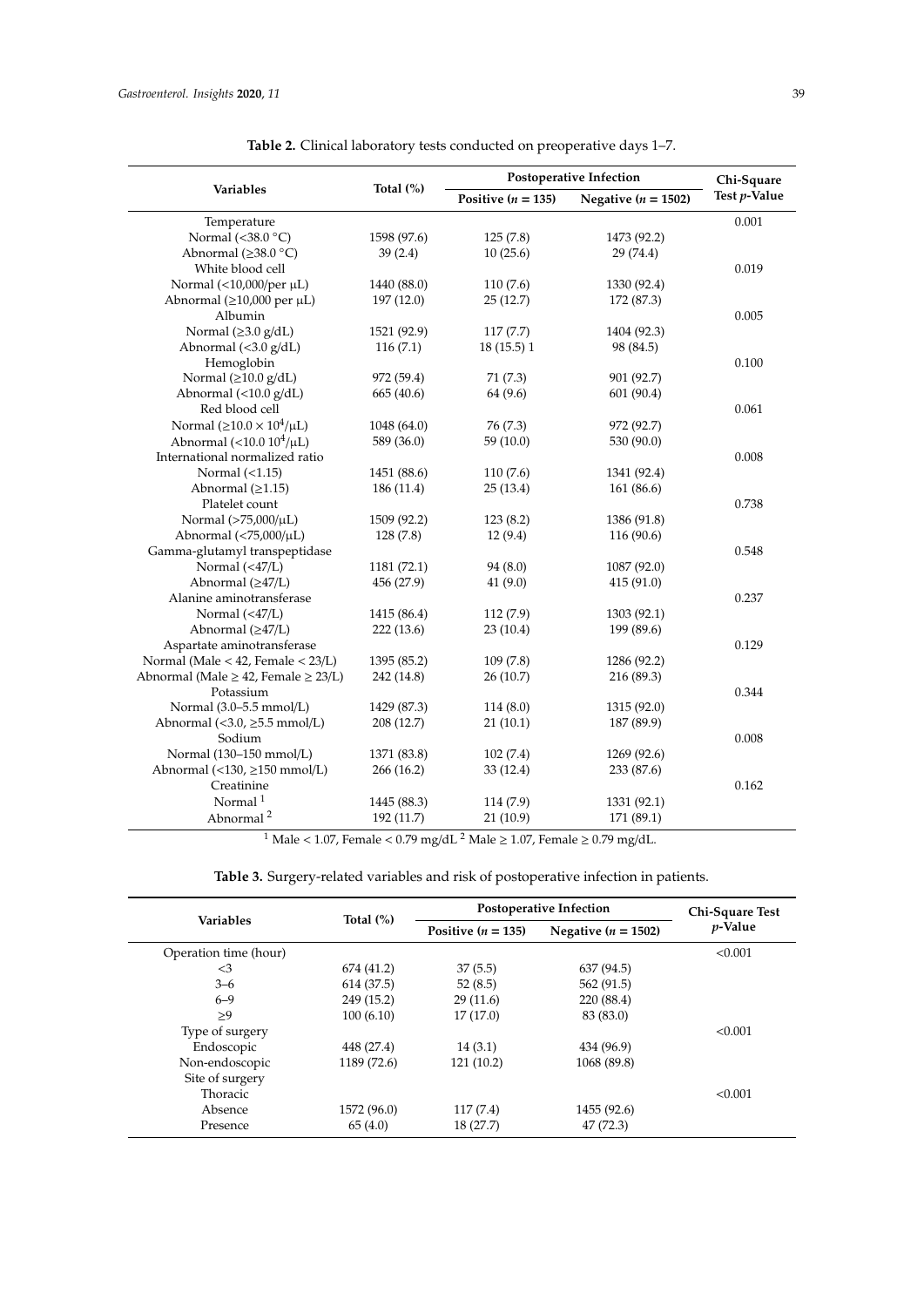|                                 |              | Postoperative Infection | Chi-Square Test         |            |
|---------------------------------|--------------|-------------------------|-------------------------|------------|
| <b>Variables</b>                | Total $(\%)$ | Positive $(n = 135)$    | Negative ( $n = 1502$ ) | $p$ -Value |
| Body surface                    |              |                         |                         | 0.434      |
| Absence                         | 1550 (94.7)  | 130(8.4)                | 1420 (91.6)             |            |
| Presence                        | 87(5.3)      | 5(5.7)                  | 82 (94.3)               |            |
| Peritonitis, abdominal wall     |              |                         |                         | 0.004      |
| Absence                         | 1222 (74.6)  | 115(9.4)                | 1107 (90.6)             |            |
| Presence                        | 415 (25.4)   | 20(4.8)                 | 395 (95.2)              |            |
| Liver, pancreas, biliary tract, |              |                         |                         |            |
| spleen                          |              |                         |                         | 0.616      |
| Absence                         | 1183 (72.3)  | 95(8.0)                 | 1088 (92.0)             |            |
| Presence                        | 454 (27.7)   | 40(8.8)                 | 414 (91.2)              |            |
| Lower gastrointestinal tract    |              |                         |                         | 0.172      |
| Absence                         | 954 (58.3)   | 71 (7.4)                | 883 (92.6)              |            |
| Presence                        | 683 (41.7)   | 64 (9.4)                | 619 (90.6)              |            |
| Others (urinary tract,          |              |                         |                         |            |
| generative organ)               |              |                         |                         | 0.816      |
| Absence                         | 1581 (96.6)  | 131(8.3)                | 1450 (91.7)             |            |
| Presence                        | 56 (3.4)     | 4(7.1)                  | 52 (92.9)               |            |

**Table 3.** *Cont*.

**Table 4.** Medication use during surgery and risk of postoperative infection in patients.

<span id="page-4-0"></span>

| Variables<br>$p$ -Value<br>Positive $(n = 135)$<br>Negative ( $n = 1502$ )<br>< 0.001<br>Cardiovascular agents<br>Absence<br>405 (24.7)<br>11(2.7)<br>394 (97.3)<br>1232 (75.3)<br>124(10.1)<br>1108 (89.9)<br>Presence<br>< 0.001<br>Immunosuppressive agents<br>Absence<br>6(3.6)<br>162 (96.4)<br>168(10.3)<br>$1-3$ drugs<br>922 (56.3)<br>45(4.9)<br>877 (95.1)<br>$\geq$ 4 drugs<br>547 (33.4)<br>84 (15.4)<br>463 (84.6)<br>0.006<br>Lifestyle disease agents<br>Absence<br>1627 (99.2)<br>1416 (91.9)<br>131(8.1)<br>Presence<br>10(0.6)<br>6(60.0)<br>4(40.0)<br>Hematopoietic stem cell<br>0.109<br>mobilizer<br>Absence<br>1104 (67.4)<br>85(7.7)<br>1019 (92.3)<br>$1-3$ drugs<br>348 (21.3)<br>38 (10.9)<br>310 (89.1)<br>$\geq$ 4 drugs<br>185(11.3)<br>12(6.5)<br>173 (93.5)<br>Antibiotics<br>0.481<br>Absence<br>138 (8.4)<br>15(10.9)<br>123 (89.1)<br>1297 (79.2)<br>105(8.1)<br>1192 (91.9)<br>$1-3$ drugs<br>$\geq$ 4 drugs<br>187 (92.6)<br>202(12.3)<br>15(7.4)<br>Medical nutritional products<br>0.662<br>Absence<br>945 (57.7)<br>83 (8.8)<br>862 (91.2)<br>1-3 drugs<br>435 (26.6)<br>33(7.6)<br>402 (92.4)<br>$\geq$ 4 drugs<br>257 (15.7)<br>19(7.4)<br>238 (92.6)<br>Gastrointestinal agents<br>0.736<br>478 (91.9)<br>Absence<br>520 (31.8)<br>42(8.1)<br>$1-3$ drugs<br>583 (35.6)<br>45(7.7)<br>538 (92.3)<br>$\geq$ 4 drugs<br>534 (32.6)<br>48(9.0)<br>486 (91.0)<br>Analgesics<br>0.516<br>Absence<br>338 (20.6)<br>33(9.8)<br>305(90.2)<br>$1-3$ drugs<br>701 (42.8)<br>647 (92.3)<br>54 (7.7)<br>$\geq$ 4 drugs<br>598 (36.5)<br>48(8.0)<br>550 (92.0)<br>Antipsychotics<br>1.00<br>Absence<br>1495 (91.3)<br>123(8.2)<br>1372 (91.8)<br>Presence<br>142 (8.7)<br>12(8.5)<br>130 (91.5)<br>0.907<br>Respiratory agents<br>Absence<br>290 (17.7)<br>23(7.9)<br>267 (92.1) |          | Total (%)   | <b>Postoperative Infection</b> |             | Chi-Square Test |
|----------------------------------------------------------------------------------------------------------------------------------------------------------------------------------------------------------------------------------------------------------------------------------------------------------------------------------------------------------------------------------------------------------------------------------------------------------------------------------------------------------------------------------------------------------------------------------------------------------------------------------------------------------------------------------------------------------------------------------------------------------------------------------------------------------------------------------------------------------------------------------------------------------------------------------------------------------------------------------------------------------------------------------------------------------------------------------------------------------------------------------------------------------------------------------------------------------------------------------------------------------------------------------------------------------------------------------------------------------------------------------------------------------------------------------------------------------------------------------------------------------------------------------------------------------------------------------------------------------------------------------------------------------------------------------------------------------------------------------------------------------------------------------------------------------------|----------|-------------|--------------------------------|-------------|-----------------|
|                                                                                                                                                                                                                                                                                                                                                                                                                                                                                                                                                                                                                                                                                                                                                                                                                                                                                                                                                                                                                                                                                                                                                                                                                                                                                                                                                                                                                                                                                                                                                                                                                                                                                                                                                                                                                |          |             |                                |             |                 |
|                                                                                                                                                                                                                                                                                                                                                                                                                                                                                                                                                                                                                                                                                                                                                                                                                                                                                                                                                                                                                                                                                                                                                                                                                                                                                                                                                                                                                                                                                                                                                                                                                                                                                                                                                                                                                |          |             |                                |             |                 |
|                                                                                                                                                                                                                                                                                                                                                                                                                                                                                                                                                                                                                                                                                                                                                                                                                                                                                                                                                                                                                                                                                                                                                                                                                                                                                                                                                                                                                                                                                                                                                                                                                                                                                                                                                                                                                |          |             |                                |             |                 |
|                                                                                                                                                                                                                                                                                                                                                                                                                                                                                                                                                                                                                                                                                                                                                                                                                                                                                                                                                                                                                                                                                                                                                                                                                                                                                                                                                                                                                                                                                                                                                                                                                                                                                                                                                                                                                |          |             |                                |             |                 |
|                                                                                                                                                                                                                                                                                                                                                                                                                                                                                                                                                                                                                                                                                                                                                                                                                                                                                                                                                                                                                                                                                                                                                                                                                                                                                                                                                                                                                                                                                                                                                                                                                                                                                                                                                                                                                |          |             |                                |             |                 |
|                                                                                                                                                                                                                                                                                                                                                                                                                                                                                                                                                                                                                                                                                                                                                                                                                                                                                                                                                                                                                                                                                                                                                                                                                                                                                                                                                                                                                                                                                                                                                                                                                                                                                                                                                                                                                |          |             |                                |             |                 |
|                                                                                                                                                                                                                                                                                                                                                                                                                                                                                                                                                                                                                                                                                                                                                                                                                                                                                                                                                                                                                                                                                                                                                                                                                                                                                                                                                                                                                                                                                                                                                                                                                                                                                                                                                                                                                |          |             |                                |             |                 |
|                                                                                                                                                                                                                                                                                                                                                                                                                                                                                                                                                                                                                                                                                                                                                                                                                                                                                                                                                                                                                                                                                                                                                                                                                                                                                                                                                                                                                                                                                                                                                                                                                                                                                                                                                                                                                |          |             |                                |             |                 |
|                                                                                                                                                                                                                                                                                                                                                                                                                                                                                                                                                                                                                                                                                                                                                                                                                                                                                                                                                                                                                                                                                                                                                                                                                                                                                                                                                                                                                                                                                                                                                                                                                                                                                                                                                                                                                |          |             |                                |             |                 |
|                                                                                                                                                                                                                                                                                                                                                                                                                                                                                                                                                                                                                                                                                                                                                                                                                                                                                                                                                                                                                                                                                                                                                                                                                                                                                                                                                                                                                                                                                                                                                                                                                                                                                                                                                                                                                |          |             |                                |             |                 |
|                                                                                                                                                                                                                                                                                                                                                                                                                                                                                                                                                                                                                                                                                                                                                                                                                                                                                                                                                                                                                                                                                                                                                                                                                                                                                                                                                                                                                                                                                                                                                                                                                                                                                                                                                                                                                |          |             |                                |             |                 |
|                                                                                                                                                                                                                                                                                                                                                                                                                                                                                                                                                                                                                                                                                                                                                                                                                                                                                                                                                                                                                                                                                                                                                                                                                                                                                                                                                                                                                                                                                                                                                                                                                                                                                                                                                                                                                |          |             |                                |             |                 |
|                                                                                                                                                                                                                                                                                                                                                                                                                                                                                                                                                                                                                                                                                                                                                                                                                                                                                                                                                                                                                                                                                                                                                                                                                                                                                                                                                                                                                                                                                                                                                                                                                                                                                                                                                                                                                |          |             |                                |             |                 |
|                                                                                                                                                                                                                                                                                                                                                                                                                                                                                                                                                                                                                                                                                                                                                                                                                                                                                                                                                                                                                                                                                                                                                                                                                                                                                                                                                                                                                                                                                                                                                                                                                                                                                                                                                                                                                |          |             |                                |             |                 |
|                                                                                                                                                                                                                                                                                                                                                                                                                                                                                                                                                                                                                                                                                                                                                                                                                                                                                                                                                                                                                                                                                                                                                                                                                                                                                                                                                                                                                                                                                                                                                                                                                                                                                                                                                                                                                |          |             |                                |             |                 |
|                                                                                                                                                                                                                                                                                                                                                                                                                                                                                                                                                                                                                                                                                                                                                                                                                                                                                                                                                                                                                                                                                                                                                                                                                                                                                                                                                                                                                                                                                                                                                                                                                                                                                                                                                                                                                |          |             |                                |             |                 |
|                                                                                                                                                                                                                                                                                                                                                                                                                                                                                                                                                                                                                                                                                                                                                                                                                                                                                                                                                                                                                                                                                                                                                                                                                                                                                                                                                                                                                                                                                                                                                                                                                                                                                                                                                                                                                |          |             |                                |             |                 |
|                                                                                                                                                                                                                                                                                                                                                                                                                                                                                                                                                                                                                                                                                                                                                                                                                                                                                                                                                                                                                                                                                                                                                                                                                                                                                                                                                                                                                                                                                                                                                                                                                                                                                                                                                                                                                |          |             |                                |             |                 |
|                                                                                                                                                                                                                                                                                                                                                                                                                                                                                                                                                                                                                                                                                                                                                                                                                                                                                                                                                                                                                                                                                                                                                                                                                                                                                                                                                                                                                                                                                                                                                                                                                                                                                                                                                                                                                |          |             |                                |             |                 |
|                                                                                                                                                                                                                                                                                                                                                                                                                                                                                                                                                                                                                                                                                                                                                                                                                                                                                                                                                                                                                                                                                                                                                                                                                                                                                                                                                                                                                                                                                                                                                                                                                                                                                                                                                                                                                |          |             |                                |             |                 |
|                                                                                                                                                                                                                                                                                                                                                                                                                                                                                                                                                                                                                                                                                                                                                                                                                                                                                                                                                                                                                                                                                                                                                                                                                                                                                                                                                                                                                                                                                                                                                                                                                                                                                                                                                                                                                |          |             |                                |             |                 |
|                                                                                                                                                                                                                                                                                                                                                                                                                                                                                                                                                                                                                                                                                                                                                                                                                                                                                                                                                                                                                                                                                                                                                                                                                                                                                                                                                                                                                                                                                                                                                                                                                                                                                                                                                                                                                |          |             |                                |             |                 |
|                                                                                                                                                                                                                                                                                                                                                                                                                                                                                                                                                                                                                                                                                                                                                                                                                                                                                                                                                                                                                                                                                                                                                                                                                                                                                                                                                                                                                                                                                                                                                                                                                                                                                                                                                                                                                |          |             |                                |             |                 |
|                                                                                                                                                                                                                                                                                                                                                                                                                                                                                                                                                                                                                                                                                                                                                                                                                                                                                                                                                                                                                                                                                                                                                                                                                                                                                                                                                                                                                                                                                                                                                                                                                                                                                                                                                                                                                |          |             |                                |             |                 |
|                                                                                                                                                                                                                                                                                                                                                                                                                                                                                                                                                                                                                                                                                                                                                                                                                                                                                                                                                                                                                                                                                                                                                                                                                                                                                                                                                                                                                                                                                                                                                                                                                                                                                                                                                                                                                |          |             |                                |             |                 |
|                                                                                                                                                                                                                                                                                                                                                                                                                                                                                                                                                                                                                                                                                                                                                                                                                                                                                                                                                                                                                                                                                                                                                                                                                                                                                                                                                                                                                                                                                                                                                                                                                                                                                                                                                                                                                |          |             |                                |             |                 |
|                                                                                                                                                                                                                                                                                                                                                                                                                                                                                                                                                                                                                                                                                                                                                                                                                                                                                                                                                                                                                                                                                                                                                                                                                                                                                                                                                                                                                                                                                                                                                                                                                                                                                                                                                                                                                |          |             |                                |             |                 |
|                                                                                                                                                                                                                                                                                                                                                                                                                                                                                                                                                                                                                                                                                                                                                                                                                                                                                                                                                                                                                                                                                                                                                                                                                                                                                                                                                                                                                                                                                                                                                                                                                                                                                                                                                                                                                |          |             |                                |             |                 |
|                                                                                                                                                                                                                                                                                                                                                                                                                                                                                                                                                                                                                                                                                                                                                                                                                                                                                                                                                                                                                                                                                                                                                                                                                                                                                                                                                                                                                                                                                                                                                                                                                                                                                                                                                                                                                |          |             |                                |             |                 |
|                                                                                                                                                                                                                                                                                                                                                                                                                                                                                                                                                                                                                                                                                                                                                                                                                                                                                                                                                                                                                                                                                                                                                                                                                                                                                                                                                                                                                                                                                                                                                                                                                                                                                                                                                                                                                |          |             |                                |             |                 |
|                                                                                                                                                                                                                                                                                                                                                                                                                                                                                                                                                                                                                                                                                                                                                                                                                                                                                                                                                                                                                                                                                                                                                                                                                                                                                                                                                                                                                                                                                                                                                                                                                                                                                                                                                                                                                |          |             |                                |             |                 |
|                                                                                                                                                                                                                                                                                                                                                                                                                                                                                                                                                                                                                                                                                                                                                                                                                                                                                                                                                                                                                                                                                                                                                                                                                                                                                                                                                                                                                                                                                                                                                                                                                                                                                                                                                                                                                |          |             |                                |             |                 |
|                                                                                                                                                                                                                                                                                                                                                                                                                                                                                                                                                                                                                                                                                                                                                                                                                                                                                                                                                                                                                                                                                                                                                                                                                                                                                                                                                                                                                                                                                                                                                                                                                                                                                                                                                                                                                |          |             |                                |             |                 |
|                                                                                                                                                                                                                                                                                                                                                                                                                                                                                                                                                                                                                                                                                                                                                                                                                                                                                                                                                                                                                                                                                                                                                                                                                                                                                                                                                                                                                                                                                                                                                                                                                                                                                                                                                                                                                |          |             |                                |             |                 |
|                                                                                                                                                                                                                                                                                                                                                                                                                                                                                                                                                                                                                                                                                                                                                                                                                                                                                                                                                                                                                                                                                                                                                                                                                                                                                                                                                                                                                                                                                                                                                                                                                                                                                                                                                                                                                |          |             |                                |             |                 |
|                                                                                                                                                                                                                                                                                                                                                                                                                                                                                                                                                                                                                                                                                                                                                                                                                                                                                                                                                                                                                                                                                                                                                                                                                                                                                                                                                                                                                                                                                                                                                                                                                                                                                                                                                                                                                |          |             |                                |             |                 |
|                                                                                                                                                                                                                                                                                                                                                                                                                                                                                                                                                                                                                                                                                                                                                                                                                                                                                                                                                                                                                                                                                                                                                                                                                                                                                                                                                                                                                                                                                                                                                                                                                                                                                                                                                                                                                |          |             |                                |             |                 |
|                                                                                                                                                                                                                                                                                                                                                                                                                                                                                                                                                                                                                                                                                                                                                                                                                                                                                                                                                                                                                                                                                                                                                                                                                                                                                                                                                                                                                                                                                                                                                                                                                                                                                                                                                                                                                | Presence | 1347 (82.3) | 112(8.3)                       | 1235 (91.7) |                 |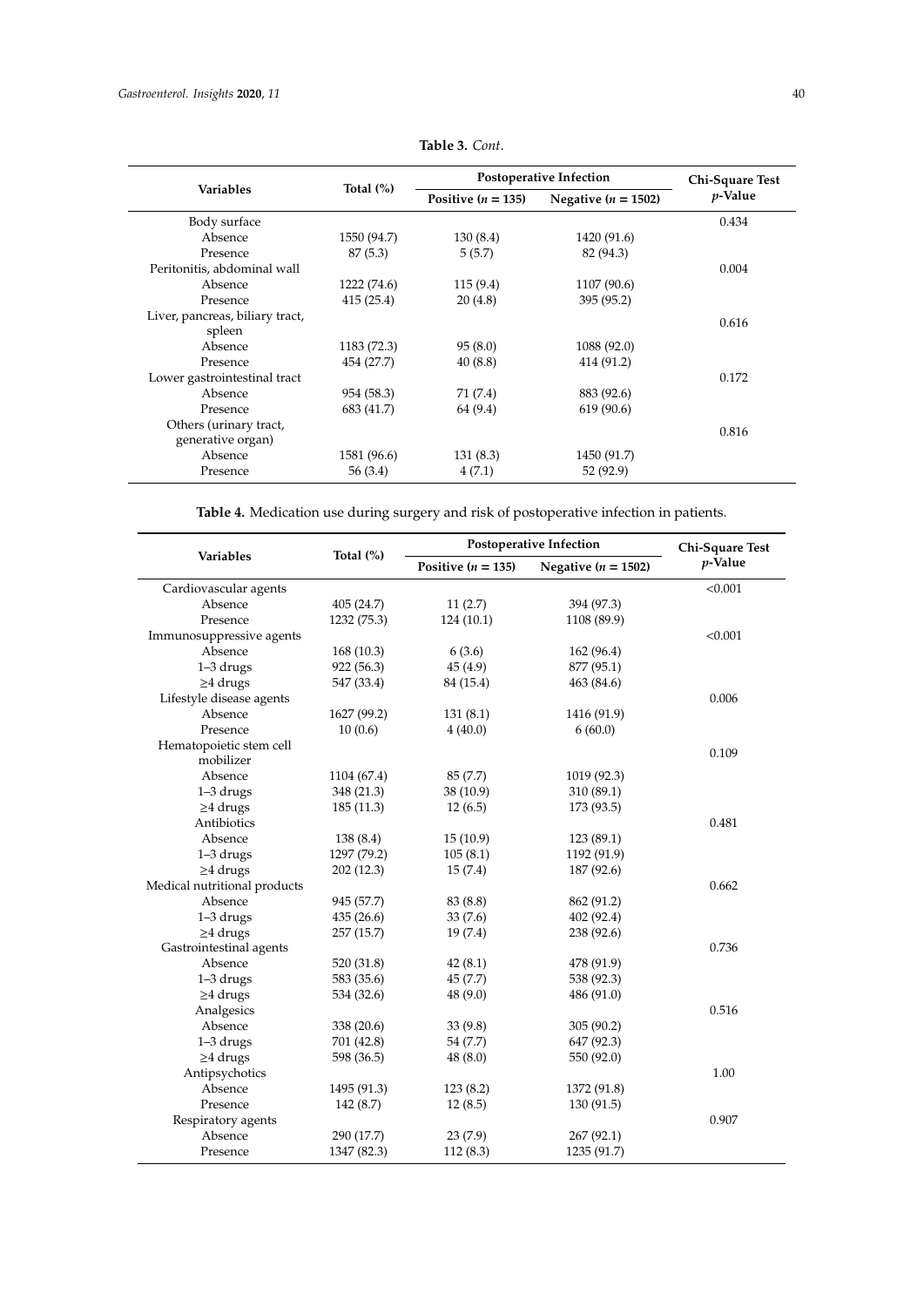A history of smoking was considered existent in patients who were smoking upon admission or who used to smoke. Data on age, body weight, and height were collected at the time of hospitalization. Body mass index was categorized according to the National Institutes of Health criteria [\[12\]](#page-9-8). Preoperative clinical examination data were gathered only 7 days prior to the patient's surgery. Continuous clinical assessment data were categorized into two groups, normal and abnormal, which were defined based on the Common Terminology Criteria for Adverse Events and the Japanese Committee for Clinical Laboratory Standards classification [\[13,](#page-9-9)[14\]](#page-9-10). The missing values were assumed to be normal. Endoscopic surgery included laparoscopic and thoracoscopic surgeries. Operation time was divided into the following four groups based on the timing of antibiotic administration: <3, 3–6, 6–9, and ≥9 h [\[15\]](#page-9-11). Data on the medications administered to patients during surgery were collected and divided into 10 categories based on the drug classes established by the Ministry of Health, Labor and Welfare [\[16\]](#page-9-12).

#### *2.3. Statistical Analyses*

Descriptive statistics were expressed as frequency and proportion for categorical variables and median and minimum and maximum values for continuous variables, as appropriate. The chi-square and Fisher's exact tests were performed to determine the proportions of POIs among the categories in a variable.

The missing height values, necessary for calculating body mass index, were estimated following the multiple imputation method using the variables of age, body weight, and height collected at hospital admission, along with history of smoking and alcohol consumption [\[17\]](#page-9-13).

Some patients were readmitted to the hospital multiple times; therefore, the GEE model was used to identify the risk factors affecting the occurrence of POIs, after adjusting for the effect of confounding factors among variables and intercorrelation of readmissions to the hospital. The explanatory variables in the analysis are shown in Tables [1](#page-2-1)[–4,](#page-4-0) and they were obtained during the preoperative and intraoperative periods. The objective variable, comprising the positive and negative POIs, was assumed to follow a binomial distribution. The link function regarding the association between objective and explanatory variables was assumed to be a logit function. The final odds ratios (ORs) and 95% confidence intervals (CIs) are shown in Table [5.](#page-5-0) The Wald test was performed to test the following null hypothesis: "An explanatory variable does not affect the occurrence of POIs, after adjusting for the effects of the other variables." The goodness of fit of the GEE model was evaluated using the quasi-likelihood information criterion (QIC) [\[18\]](#page-9-14).

| <b>Variables</b>       | <b>Odds Ratio</b> | 95% CI        | <i>v</i> -Value |
|------------------------|-------------------|---------------|-----------------|
| Age at hospitalization |                   |               |                 |
| 60 years               | Ref               |               |                 |
| $61 - 70$ years        | 1.52              | $0.89 - 2.61$ | 0.133           |
| $71-80$ years          | 2.10              | $1.22 - 3.56$ | 0.007           |
| $\geq 81$ years        | 2.69              | $1.40 - 5.10$ | 0.003           |
| History of smoking     |                   |               |                 |
| N <sub>o</sub>         | Ref               |               |                 |
| Yes                    | 2.09              | $1.41 - 3.10$ | < 0.001         |
| Drainage               |                   |               |                 |
| Absence                | Ref               |               |                 |
| Presence               | 2.41              | 1.38–4.22     | 0.002           |

<span id="page-5-0"></span>

| Table 5.                 |  | Results of the generalized estimating equation analyzing the risk factor of |  |  |  |  |
|--------------------------|--|-----------------------------------------------------------------------------|--|--|--|--|
| postoperative infection. |  |                                                                             |  |  |  |  |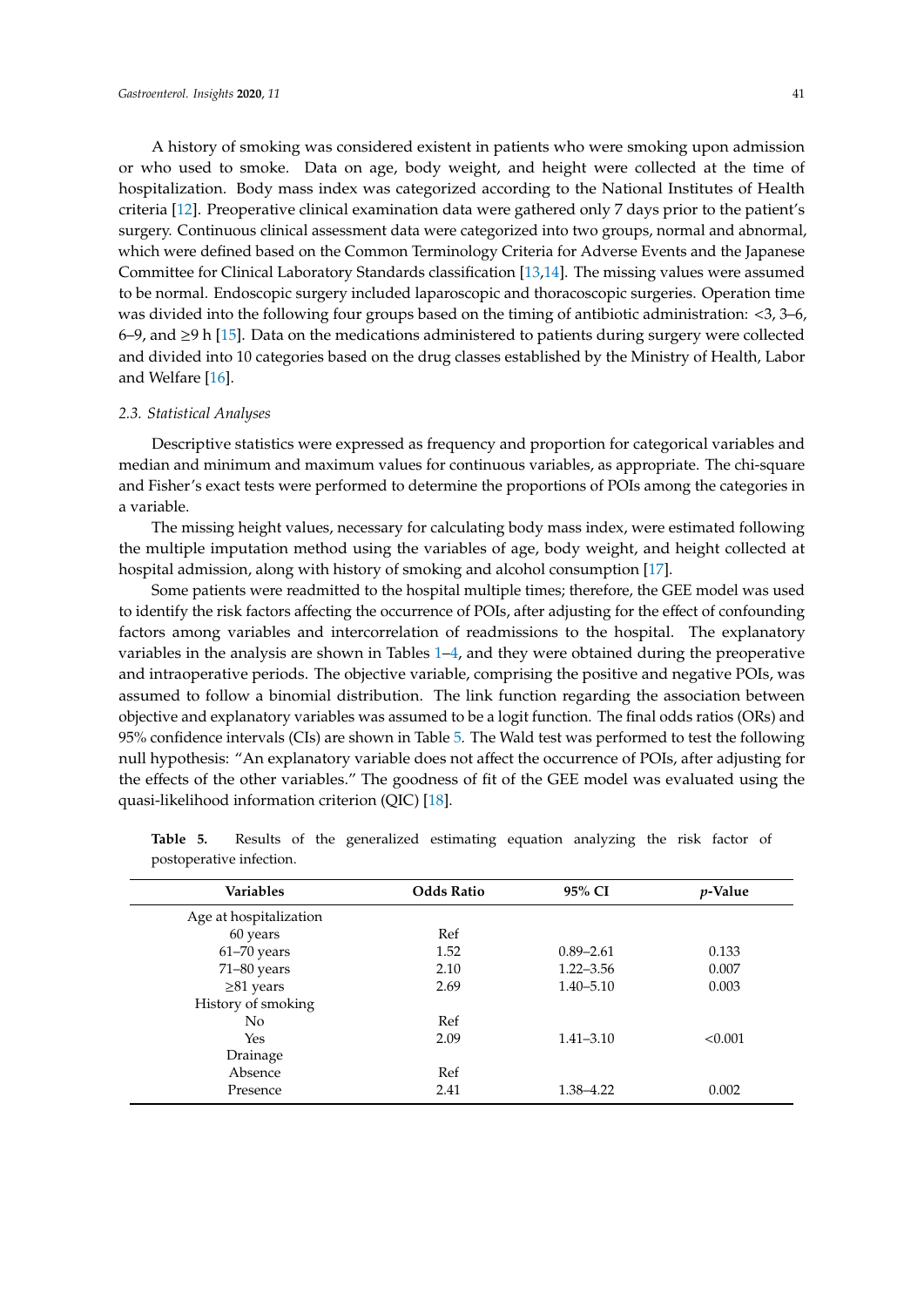| <b>Variables</b>                  | <b>Odds Ratio</b> | 95% CI         | <i>p</i> -Value |
|-----------------------------------|-------------------|----------------|-----------------|
| Temperature                       |                   |                |                 |
| Normal (<38.0 $\degree$ C)        | Ref               |                |                 |
| Abnormal ( $\geq$ 38.0 °C)        | 2.83              | $1.27 - 6.23$  | 0.011           |
| White blood cell                  |                   |                |                 |
| Normal $(<10,000/\mu L)$          | Ref               |                |                 |
| Abnormal $(\geq 10,000/\mu L)$    | 2.01              | $1.23 - 3.29$  | 0.005           |
| Hemoglobin                        |                   |                |                 |
| Normal $(\geq 10.0 \text{ g/dL})$ | Ref               |                |                 |
| Abnormal (<10.0 g/dL)             | 0.71              | $0.48 - 1.06$  | 0.092           |
| Type of surgery                   |                   |                |                 |
| Endoscopic                        | Ref               |                |                 |
| Non-endoscopic                    | 2.75              | 1.53-4.85      | 0.001           |
| Surgical site                     |                   |                |                 |
| Thoracic                          |                   |                |                 |
| Absence                           | Ref               |                |                 |
| Presence                          | 5.37              | $2.77 - 10.38$ | < 0.001         |
| Lower gastrointestinal tract      |                   |                |                 |
| Absence                           | Ref               |                |                 |
| Presence                          | 1.63              | $1.12 - 2.41$  | 0.011           |
| Medical nutritional products      |                   |                |                 |
| Absence                           | Ref               |                |                 |
| 1-3 drugs                         | 2.18              | $1.40 - 3.39$  | 0.001           |
| $\geq$ 4 drugs                    | 4.06              | $2.55 - 6.42$  | < 0.001         |

**Table 5.** *Cont*.

To evaluate the accuracy of the constructed model, the sensitivity and specificity values were obtained. Furthermore, the external validation of the constructed GEE model was evaluated by measuring the sensitivity and specificity that were estimated using the data of new patients undergoing GI surgery in the same medical hospital between June 2017 and May 2019.

All *p*-values were two-sided, and *p*-values < 0.05 were considered significant. Statistical analysis was performed using the International Business Machines Statistical Package for the Social Sciences (IBM SPSS) version 21 (IBM<sup>®</sup> SPSS<sup>®</sup> Statistics Inc., 2012, or IBM, Chicago, IL, USA) and Stata 8 software for GEE analysis (Stata Corp, College Station, TX, USA).

# **3. Results**

### *3.1. Patient Characteristics and Incidence of Postoperative Infections*

A consort diagram presenting the process of patient selection is shown in Figure [1.](#page-2-0) Finally, data on 1883 operations, comprising 152 POI-positive and 1731 POI-negative operations, were used in the analyses. The total proportion of POI-positive patients was 8.2%.

The descriptive statistics of patients who underwent GI surgery at the initial operation are shown in Tables [1–](#page-2-1)[4.](#page-4-0) As shown in Table [1,](#page-2-1) the proportion of men was 58.9%, and the median and range of age at hospitalization were 67 years and 15–98 years, respectively. In this study, the proportion of men was slightly higher than that of women, and the incidence of POIs was significantly higher in men than in women. The incidence of POIs in terms of age at hospitalization increased with increasing age. The proportion of POI-positive smokers was higher than that of non-smokers. Patients who underwent surgical drainage had a significantly higher incidence of POI (9.9%) than that of those who did not undergo drainage. As shown in Table [2,](#page-3-0) the proportion of POI-positive patients with body temperature >38  $\degree$ C was higher than that of those with body temperature <38  $\degree$ C. In addition, the incidence of POIs in terms of operation time increased as the operation time increased. The most frequent procedures performed at initial surgery were lower GI tract surgery (41.7%) and surgeries of the liver, pancreas, biliary tract, and spleen (27.7%) (Table [3\)](#page-3-1). Table [4](#page-4-0) shows that the proportion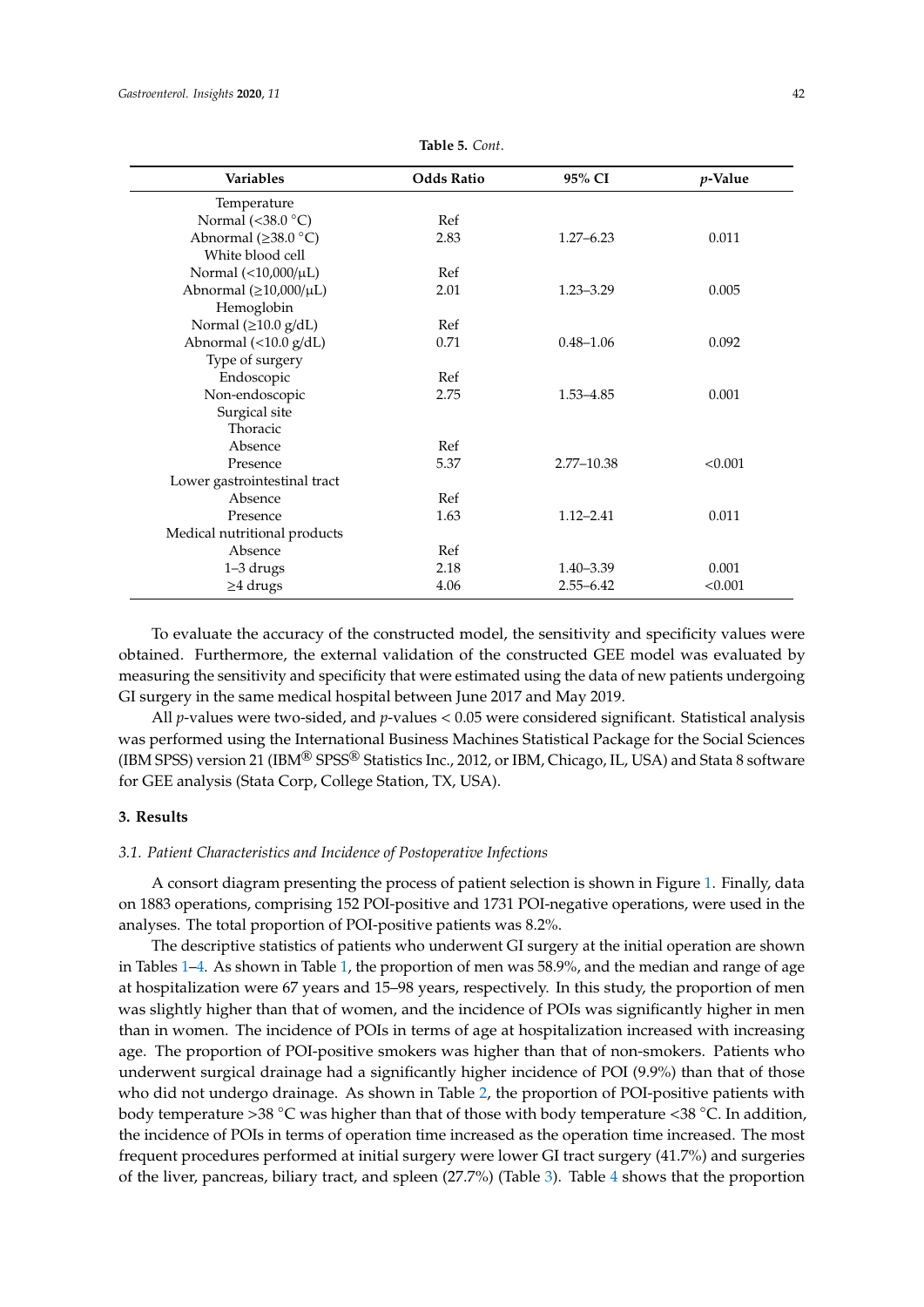of POIs in terms of immunosuppressive agents used during surgery increased as the frequency of use increased.

The results of the univariate analysis of the POI outcomes are shown in Tables [1](#page-2-1)[–4.](#page-4-0) Age, drainage, body temperature, white blood cell count, sodium level, type of surgery (thoracic surgery and lower GI tract surgery), cardiovascular agents, and immunosuppressive agents were the variables significantly associated with the occurrence of POI positivity.

# *3.2. Generalized Estimating Equation Analysis in Patients Who Had Several Readmissions*

GEE analysis was performed on 1637 patients (including 198 patients who underwent several operations); therefore, the observational data of 1883 operations were used in the statistical analyses. The influencing factors predicting POIs are shown in Tables [1](#page-2-1)[–4.](#page-4-0)

First, we fitted the different models with different subsets of covariates [\[19\]](#page-9-15). Second, we selected the model with the smallest QIC value. The risk factors were old age, history of smoking, body temperature >38 ◦C, non-endoscopic surgeries, surgery in the thoracic or lower GI tract, and use of medical nutritional products during surgery. Third, the variables were analyzed using the GEE model. In the adjusted model, thoracic surgery was associated with increased odds of POIs (OR, 5.37; 95% CI, 2.77–10.38), and the use of more than four medical nutritional products during surgery increased the odds of developing POIs (OR, 4.06; 95% CI, 2.55–6.42) (Table [5\)](#page-5-0). In addition, the sensitivity and specificity were 88.2% and 55.1% (cutoff *p* > 0.05), respectively. Furthermore, when the GEE model was externally validated, the sensitivity and specificity were 78.7% and 48.7%, respectively.

# **4. Discussion**

POIs often result in prolonged hospital stays, increased reoperation and readmission rates, and increased medical costs and mortality rates. The major infection associated with POI is SSI. In this study, estimating the incidence of SSI and remote infection was considered important, and the estimated values were used in the analysis.

Niitsuma et al. reported a 30 day POI incidence in 10.7% of patients who underwent GI surgery [\[1\]](#page-8-0). In this study, we found that the 5 day POI incidence was 8.2%, which was similar to that reported by Niitsuma et al. The risk factors for POI, including body temperature <sup>&</sup>gt;<sup>38</sup> ◦C and abnormal white blood cell count, were considered as indications of infection [\[1\]](#page-8-0). In addition, older age and history of smoking were the risk factors for SSI according to the American College of Surgeons and Surgical Infection Society, which is consistent with our results [\[20\]](#page-9-16). The proportion of smokers (51.1%) was considerably higher than the Japanese average smoking rates (30% in men and 8% in women) because history of smoking was included in our study. Non-endoscopic surgeries were considered as a risk factor in our study; a previous study reported that the incidence of POIs was lower in patients who underwent endoscopic surgery than in those who underwent open surgery [\[1](#page-8-0)[,20\]](#page-9-16). Open procedures are recognized as risk factors for POIs, possibly due to microbial dysbiosis. Thoracic or lower GI tract surgery was also a risk factor in our study. We observed that esophageal surgery was most frequently performed in thoracic surgeries. Previous studies have reported that the incidence of SSIs in the esophagus is 20%. In addition, colorectal surgery was the most frequently performed surgery in the lower GI tract. In colorectal surgery, open surgery increases the risk of SSI compared to that in endoscopic surgery, which is consistent with the results of our study [\[1\]](#page-8-0).

A notable risk factor for POIs in this study was the use of medical nutritional products during surgery. To the best of our knowledge, this is the first observational study to report these risk factors, including data on the medications used during surgery. The proportions of medical nutritional products during surgery were confirmed to be associated with several categories in a variable. The proportion of the use of medical nutritional products was higher in individuals with a body mass index  $\langle 18.5 \text{ kg/m}^2 \rangle$ (29.0%) than in individuals with a body mass index of 18.5–25 kg/m<sup>2</sup>. Moreover, the proportion of the use of medical nutritional products during hematopoietic stem cell mobilization and that of GI agents, which comprised more than four drugs, was higher. In unadjusted univariate analyses, increased use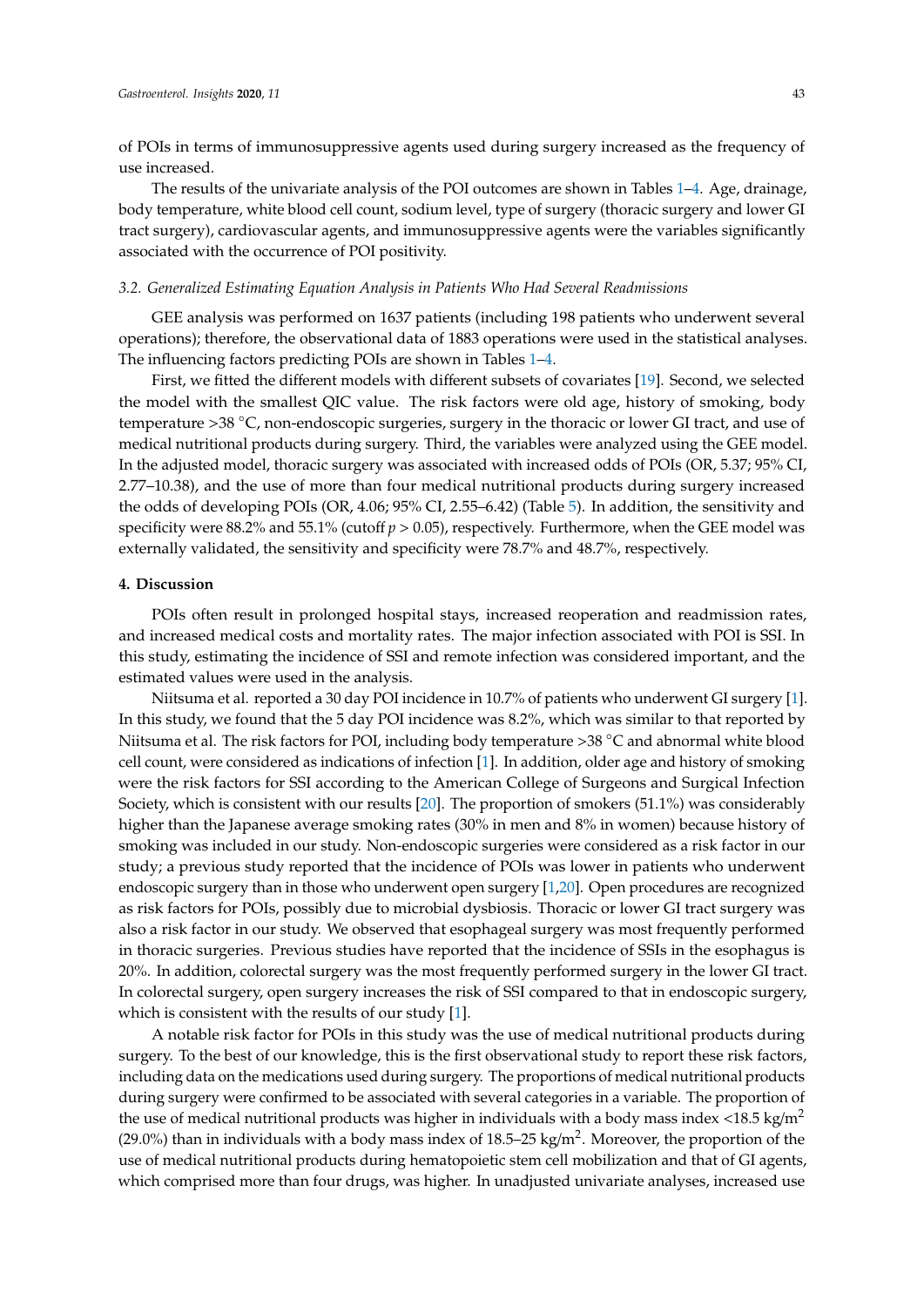of medical nutritional products during surgery was associated with the use of other drugs during surgery, GI agents, and hematopoietic stem cell mobilizing analgesic agents. However, no significant difference was observed in the patients' demographic and clinical characteristics, clinical laboratory test results, and surgery-related variables.

Although some risk factors for infection have been reported in other patients who underwent surgery [\[21](#page-9-17)[–23\]](#page-9-18), the model constructed in this study could be applied without considering the number of hospitalizations and is applicable to several patients. When our model was applied to external data, similar sensitivity and specificity values were obtained.

Another study reported that the preventive SSI bundle was associated with a substantial reduction in the incidence of SSIs after colorectal surgery [\[22\]](#page-9-19). Clinical practice guidelines recommend that a bundle of measures be implemented to reduce the incidence of SSIs [\[21,](#page-9-17)[24\]](#page-10-0). Bundled care is important in preoperative decolonization protocols for *S. aureus* and in the field of colorectal surgery, where bundles have been successfully applied in the intraoperative setting during closure to decrease the incidence of SSIs.

This study explored the risk factors that affect the incidence of POIs by conducting a multivariate regression analysis using electronic health records. Our study only used the electronic health records to automatically extract the data on the influential POI factors and predict POIs in the future. If it is possible to select patients with a high infection risk after surgery, infection prevention measures and care according to the degree of infection risk can be implemented at an early stage.

Our study has some limitations. "POI positivity" was defined as the presence of major pathogenic bacteria in the catheter-related bloodstream, surgical sites, urinary tract, and respiratory tract, as well as the detection of *C. di*ffi*cile* and methicillin-resistant *S. aureus* in the bacterial culture test. However, patients with a compromised immune system may develop POIs caused by other bacterial strains that were not detected when the patient was evaluated for POI.

#### **5. Conclusions**

When patients with a high infection risk after surgery are identified immediately, infection prevention measures and care, according to the degree of infection risk, can be implemented at an early stage. Medical staff will be able to contribute to dedicated care for patients with factors identified in our study as those increasing the risk of developing POI. The widespread use of medical devices that perform such functions will also be beneficial. In future, we anticipate the development of a POI-prediction system or application based on a multivariate regression model and its incorporation into medical record systems.

**Author Contributions:** Data gathering, analysis, and interpretation, K.N. and T.I.; writing—original draft preparation, K.N. and T.I.; writing—review and editing, T.I., T.W., A.T., and K.A. All authors have read and agreed to the published version of the manuscript.

**Funding:** This research received no external funding.

**Acknowledgments:** We are grateful to the Division of Infection Control and Prevention Niigata University Medical and Dental Hospital for their collaboration in the early stages of this work.

**Conflicts of Interest:** The authors declare no conflict of interest.

#### **References**

- <span id="page-8-0"></span>1. Niitsuma, T.; Kusachi, S.; Takesue, Y.; Mikamo, H.; Asai, K.; Watanabe, M. Current status of postoperative infections after digestive surgery in Japan: The Japan Postoperative Infectious Complications Survey in 2015. *Ann. Gastroenterol. Surg.* **2019**, *3*, 276–284. [\[CrossRef\]](http://dx.doi.org/10.1002/ags3.12236) [\[PubMed\]](http://www.ncbi.nlm.nih.gov/pubmed/31131356)
- <span id="page-8-1"></span>2. Ohno, M.; Shimada, Y.; Satoh, M.; Kojima, Y.; Sakamoto, K.; Hori, S. Evaluation of economic burden of colonic surgical site infection at a Japanese hospital. *J. Hosp. Infect.* **2018**, *99*, 31–35. [\[CrossRef\]](http://dx.doi.org/10.1016/j.jhin.2017.12.013) [\[PubMed\]](http://www.ncbi.nlm.nih.gov/pubmed/29258919)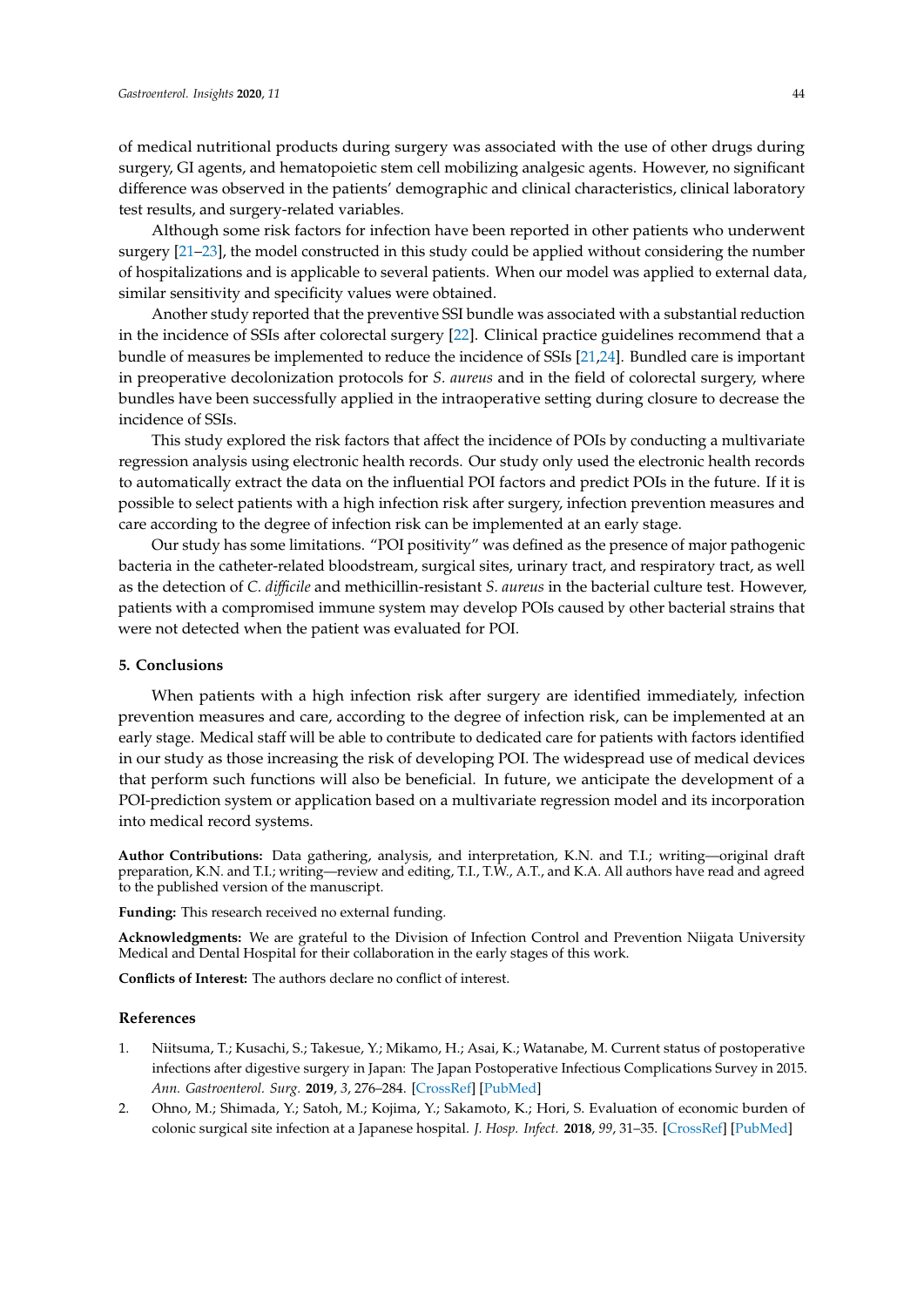- <span id="page-9-0"></span>3. Fujita, T.; Daiko, H. Optimal duration of prophylactic antimicrobial administration and risk of postoperative infectious events in thoracic esophagectomy with three-field lymph node dissection: Short-course versus pro-longed antimicrobial administration. *Esophagus* **2015**, *12*, 38–43. [\[CrossRef\]](http://dx.doi.org/10.1007/s10388-014-0451-7)
- <span id="page-9-1"></span>4. Nelson, L.R.; Gladman, E.; Barbateskovic, M. Antimicrobial prophylaxis for colorectal surgery. *Cochrane Database Syst. Rev.* **2014**, *5*, CD001181. [\[CrossRef\]](http://dx.doi.org/10.1002/14651858.CD001181.pub4) [\[PubMed\]](http://www.ncbi.nlm.nih.gov/pubmed/24817514)
- <span id="page-9-2"></span>5. Liang, H.; Jiang, B.; Manne, S.; Lissoos, T.; Bennett, D.; Dolin, P. Risk factors for postoperative infection after gastrointestinal surgery among adult patients with inflammatory bowel disease: Findings from a large observational US cohort study. *JGH Open* **2018**, *2*, 182–190. [\[CrossRef\]](http://dx.doi.org/10.1002/jgh3.12072) [\[PubMed\]](http://www.ncbi.nlm.nih.gov/pubmed/30483587)
- <span id="page-9-3"></span>6. Torpy, M.J.; Burke, E.A.; Glass, M.R. Postoperative infections. *JAMA* **2010**, *303*, 2544. [\[CrossRef\]](http://dx.doi.org/10.1001/jama.303.24.2544) [\[PubMed\]](http://www.ncbi.nlm.nih.gov/pubmed/20571023)
- <span id="page-9-4"></span>7. Nguyen, H.B.; Rivers, P.E.; Abrahamian, M.F.; Moran, J.G.; Abraham, E.; Trzeciak, S.; Huang, T.D.; Osborn, T.; Stevens, D.; Talan, A.D. Severe sepsis and septic shock: Review of the literature and emergency department management guidelines. *Ann. Emerg. Med.* **2006**, *48*, 28–54. [\[CrossRef\]](http://dx.doi.org/10.1016/j.annemergmed.2006.02.015) [\[PubMed\]](http://www.ncbi.nlm.nih.gov/pubmed/16781920)
- <span id="page-9-5"></span>8. Nedelcuta, R.M.; Baleanu, V.D.; Davitoiu, D.V.; Tenea Cojan, T.S.; Pascal, A.; Socea, B.; Ciora, C.A.; Calin, G. Group A Streptococcal infection—Biochemical and pharmacological aspects. *Rev. Chim.* **2019**, *70*, 3857–3859. [\[CrossRef\]](http://dx.doi.org/10.37358/RC.19.11.7659)
- <span id="page-9-6"></span>9. National and State Healthcare—Associated Infections Progress Report, Centers for Disease Control and Prevention. 2017. Available online: https://www.cdc.gov/hai/data/portal/[progress-report.html](https://www.cdc.gov/hai/data/portal/progress-report.html) (accessed on 6 October 2019).
- 10. Weiner, M.L.; Webb, K.A.; Limbago, B.; Dudeck, A.M.; Patel, J.; Kallen, J.A.; Edwards, R.J.; Sievert, M.D. Antimicrobial-resistant pathogens associated with healthcare-associated infections: Summary of data reported to the National Healthcare Safety Network at the Centers for Disease Control and Prevention, 2011–2014. *Infect. Control. Hosp. Epidemiol.* **2016**, *37*, 1288–1301. [\[CrossRef\]](http://dx.doi.org/10.1017/ice.2016.174) [\[PubMed\]](http://www.ncbi.nlm.nih.gov/pubmed/27573805)
- <span id="page-9-7"></span>11. Wisplinghoff, H.; Bischoff, T.; Tallent, M.S.; Seifert, H.; Wenzel, P.R.; Edmond, B.M. Nosocomial bloodstream infections in US hospitals: Analysis of 24,179 cases from a prospective nationwide surveillance study. *Clin. Infect. Dis.* **2004**, *39*, 309–317. [\[CrossRef\]](http://dx.doi.org/10.1086/421946) [\[PubMed\]](http://www.ncbi.nlm.nih.gov/pubmed/15306996)
- <span id="page-9-8"></span>12. National Heart, Lung, and Blood Institute. Available online: https://[www.nhlbi.nih.gov](https://www.nhlbi.nih.gov/health/educational/lose_wt/BMI/bmi-m.htm)/health/educational/ lose\_wt/BMI/[bmi-m.htm](https://www.nhlbi.nih.gov/health/educational/lose_wt/BMI/bmi-m.htm) (accessed on 20 May 2020).
- <span id="page-9-9"></span>13. Common Terminology Criteria for Adverse Events (CTCAE). Available online: https://[ctep.cancer.gov](https://ctep.cancer.gov/protocolDevelopment/electronic_applications/ctc.htm#ctc_40)/ protocolDevelopment/[electronic\\_applications](https://ctep.cancer.gov/protocolDevelopment/electronic_applications/ctc.htm#ctc_40)/ctc.htm#ctc\_40 (accessed on 20 May 2019).
- <span id="page-9-10"></span>14. Ichihara, K.; Yamamoto, Y.; Hotta, T.; Hosogaya, S.; Miyachi, H.; Itoh, Y.; Ishibashi, M.; Kang, D. Collaborative derivation of reference intervals for major clinical laboratory tests in Japan. *Ann. Clin. Biochem.* **2016**, *53*, 347–356. [\[CrossRef\]](http://dx.doi.org/10.1177/0004563215608875) [\[PubMed\]](http://www.ncbi.nlm.nih.gov/pubmed/26362325)
- <span id="page-9-11"></span>15. Bratzler, W.D.; Dellinger, P.E.; Olsen, M.K.; Perl, M.T.; Auwaerter, G.P.; Bolon, K.M.; Fish, N.D.; Napolitano, M.L.; Sawyer, G.R.; Slain, D.; et al. Clinical practice guidelines for antimicrobial prophylaxis in surgery. *Surg. Infect.* **2013**, *14*, 73–156. [\[CrossRef\]](http://dx.doi.org/10.1089/sur.2013.9999) [\[PubMed\]](http://www.ncbi.nlm.nih.gov/pubmed/23461695)
- <span id="page-9-12"></span>16. *National Health Insurance Price List Japan*; Jihou Press: Tokyo, Japan, 2016. (In Japanese)
- <span id="page-9-13"></span>17. Enders, C.K. *Applied Missing Data Analysis*; Guilford Press: New York, NY, USA, 2010; pp. 217–253.
- <span id="page-9-14"></span>18. Hilbe, M.J. *Logistic Regression Models*, 1st ed.; CRC Press: Boca Raton, FL, USA, 2017; pp. 441–480.
- <span id="page-9-15"></span>19. Aoki, S.; Miyata, H.; Konno, H.; Gotoh, M.; Motoi, F.; Kumamaru, H.; Wakabayashi, G.; Kakeji, Y.; Mori, M.; Seto, Y.; et al. Risk factors of serious postoperative complications after pancreaticoduodenectomy and risk calculators for predicting postoperative complications: A nationwide study of 17,564 patients in Japan. *J. Hepatobiliary Pancreat Sci.* **2017**, *24*, 243–251. [\[CrossRef\]](http://dx.doi.org/10.1002/jhbp.438) [\[PubMed\]](http://www.ncbi.nlm.nih.gov/pubmed/28196308)
- <span id="page-9-16"></span>20. Ban, A.K.; Minei, P.J.; Laronga, C.; Harbrecht, G.B.; Jensen, H.E.; Fry, E.D.; Itani, M.K.; Dellinger, E.P.; Ko, Y.C.; Duane, M.T. American College of Surgeons and Surgical Infection Society: Surgical Site Infection Guidelines, 2016 Update. *J. Am. Coll. Surg.* **2017**, *224*, 59–74. [\[CrossRef\]](http://dx.doi.org/10.1016/j.jamcollsurg.2016.10.029) [\[PubMed\]](http://www.ncbi.nlm.nih.gov/pubmed/27915053)
- <span id="page-9-17"></span>21. Zywot, A.; Lau, S.M.C.; Fletcher, H.S.; Paul, S. Bundles prevent surgical site infections after colorectal surgery: Meta-analysis and systematic review. *J. Gastrointest Surg.* **2017**, *21*, 1915–1930. [\[CrossRef\]](http://dx.doi.org/10.1007/s11605-017-3465-3)
- <span id="page-9-19"></span>22. Keenan, E.J.; Speicher, J.P.; Thacker, K.M.J.; Walter, M.; Kuchibhatla, M.; Mantyh, R.C. The preventive surgical site infection bundle in colorectal surgery: An effective approach to surgical site infection reduction and health care cost savings. *JAMA Surg.* **2014**, *149*, 1045–1052. [\[CrossRef\]](http://dx.doi.org/10.1001/jamasurg.2014.346) [\[PubMed\]](http://www.ncbi.nlm.nih.gov/pubmed/25163027)
- <span id="page-9-18"></span>23. Socea, B.; Halau, O.; Diaconu, C.; Bratu, O.G.; Neagu, P.; Dimitriu, M. Clostridium difficile infections in surgical patients (literature review). *Rom. J. Med. Pract.* **2019**, *14*, 30–33. [\[CrossRef\]](http://dx.doi.org/10.37897/RJMP.2019.1.6)